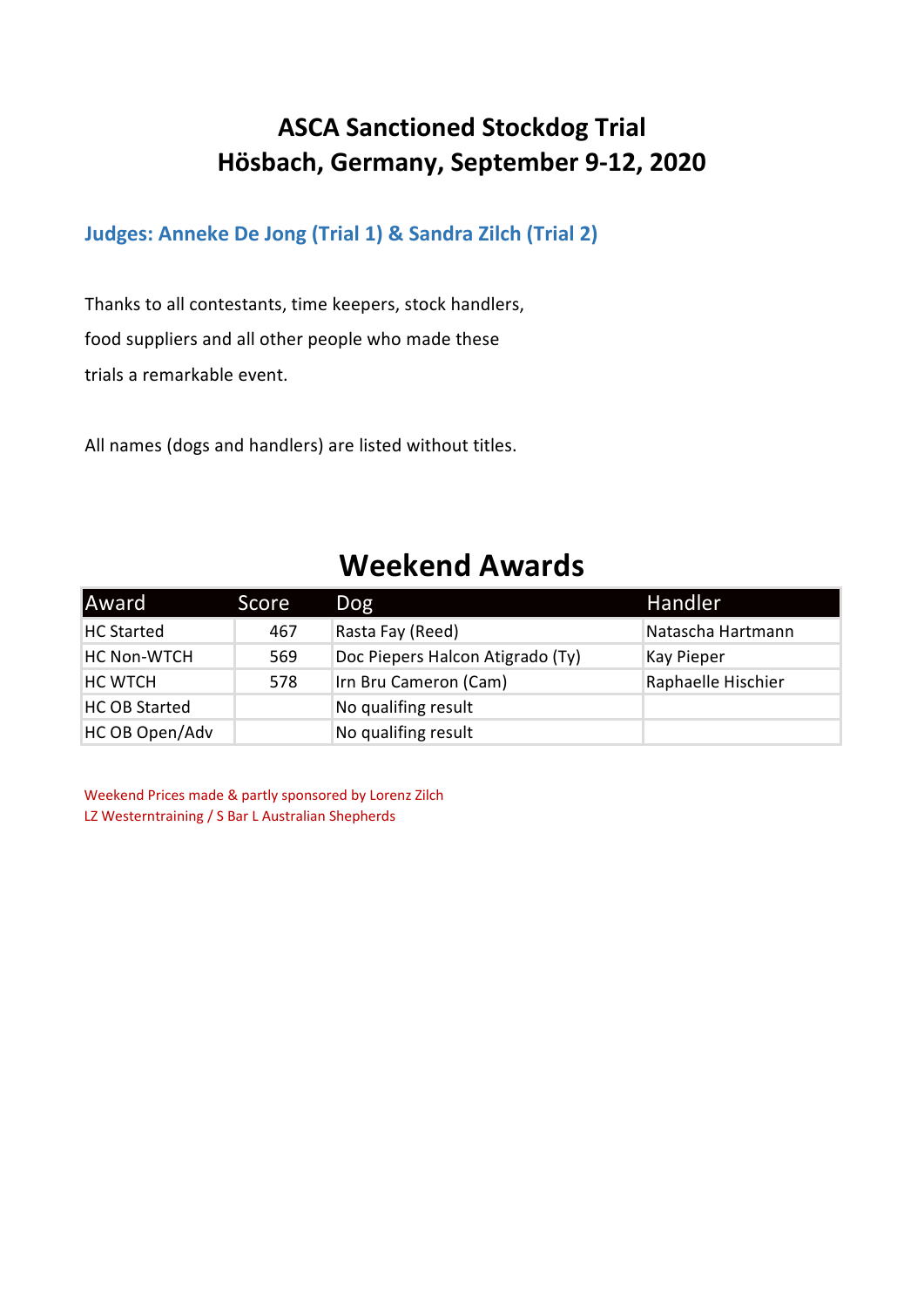| Place          | Score Dog |                                                    | Handler             |
|----------------|-----------|----------------------------------------------------|---------------------|
|                |           | <b>Started</b>                                     |                     |
| 1              | 94        | Kiwi (S Bar L Lota Crown)                          | Anna Dudler         |
| $\overline{2}$ | 93        | Romy (S Bar L Moro)                                | Anna Dudler         |
| 3              | 93        | Youno (Only Ewe N Me des Compagnons du Berger)     | Kerstin Herzmann    |
| 4              | 85        | Sabur (Rockinoak Sabur @ Marjohrita)               | Margarita Craig     |
|                |           | Advanced                                           |                     |
| $\mathbf{1}$   | 120       | Filou (Jolly Good Fellow Des Compagnons Du Berger) | Kerstin Herzmann    |
| $\overline{2}$ | 117       | JoJo (Let's Talk About Come To Me)                 | Susanne Schwarzmann |
| 3              | 110       | Rob (Doc Piepers Irn Bru Roble)                    | Raphaelle Hischier  |
| 4              | 47        | Tiffy (Copper Beech Gatria)                        | Carolina Anhamm     |

| Place          | Score Dog      |                                         | Handler             |  |  |  |
|----------------|----------------|-----------------------------------------|---------------------|--|--|--|
|                | <b>Started</b> |                                         |                     |  |  |  |
| $\mathbf{1}$   | 91             | Reed (Rasta Fay)                        | Natascha Hartmann   |  |  |  |
| $\overline{2}$ | 88             | One (Let's talk about Lucky One)        | Susanne Schwarzmann |  |  |  |
| 3              | 75             | Charlize (Wildsong's Rusty Red Spur)    | Silvia Heitmann     |  |  |  |
| 4              | 39             | Key (Wildsongs Love The Key2Your Heart) | Silvia Heitmann     |  |  |  |
|                | Open           |                                         |                     |  |  |  |
| 1              | 104            | Jag (Layman's S Bar L Jaguar)           | Sandra Zilch        |  |  |  |
| $\overline{2}$ | 102            | Sabur (Rockinoak Sabur @ Marjohrita)    | Margarita Craig     |  |  |  |
|                |                | Advanced                                |                     |  |  |  |
| $\mathbf{1}$   | 112            | Cam (Irn Bru Cameron)                   | Raphaelle Hischier  |  |  |  |
| $\overline{2}$ | 100            | Bear (Crown Point S Bar L McMahon)      | Sandra Zilch        |  |  |  |
| 3              | 98             | Romy (S Bar L Moro)                     | Anna Dudler         |  |  |  |
| 4              | 88             | Joe (S Bar L Rockwell)                  | Sandra Zilch        |  |  |  |
| 5              | 72             | Sun (JJ Sun Schwarzmann)                | Susanne Schwarzmann |  |  |  |
| 6              | 34             | Rob (Doc Piepers Irn Bru Roble)         | Raphaelle Hischier  |  |  |  |
| 7              | 24             | Tiffy (Copper Beech Gatria)             | Carolina Anhamm     |  |  |  |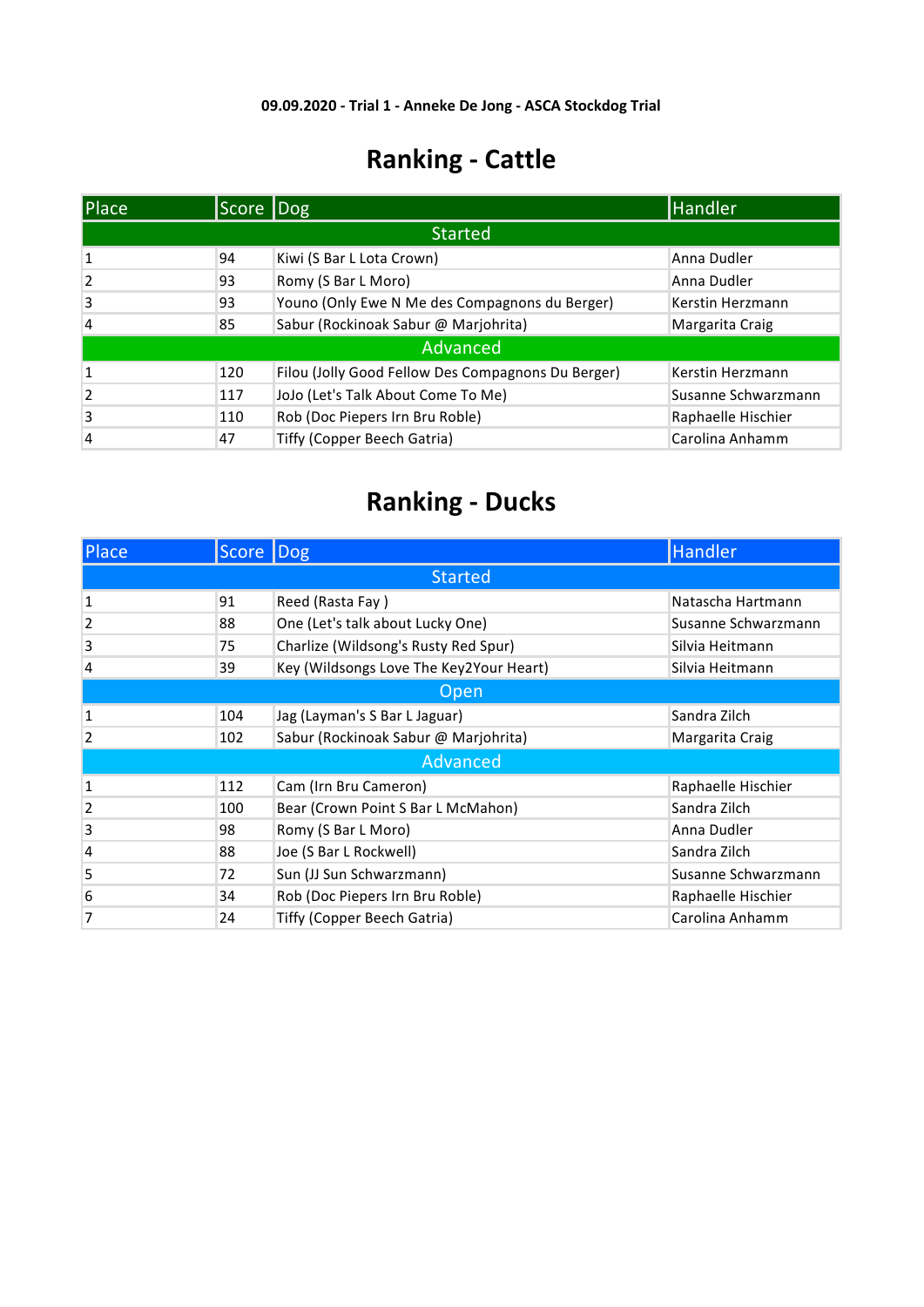| <b>Place</b>   | Score Dog      |                                           | Handler             |  |  |  |
|----------------|----------------|-------------------------------------------|---------------------|--|--|--|
|                | <b>Started</b> |                                           |                     |  |  |  |
| $\mathbf{1}$   | 94             | Reed (Rasta Fay)                          | Natascha Hartmann   |  |  |  |
| $\overline{2}$ | 85             | One (Let's talk about Lucky One)          | Susanne Schwarzmann |  |  |  |
| 3              | 75             | Charlize (Wildsong's Rusty Red Spur)      | Silvia Heitmann     |  |  |  |
|                |                | Open                                      |                     |  |  |  |
| $\mathbf 1$    | 98             | Baloo (Mr Baloo of the Marjohrita)        | Cathy Tousch        |  |  |  |
| $\mathbf{2}$   | 87             | Cobie (Elements just between us)          | Melanie Licciardi   |  |  |  |
| 3              | 85             | Sabur (Rockinoak Sabur @ Marjohrita)      | Margarita Craig     |  |  |  |
| $\overline{4}$ | JCT            | Kallan (Crossbo Kallan to Marjohrita)     | Margarita Craig     |  |  |  |
| 5              | <b>JCT</b>     | Shiloh (S Bar L A Sky Full Of Stars Wolf) | Julia Wolf          |  |  |  |
|                |                | Advanced                                  |                     |  |  |  |
| $\mathbf{1}$   | 120            | Sun (JJ Sun Schwarzmann)                  | Susanne Schwarzmann |  |  |  |
| 2              | 119            | Kiwi (S Bar L Lota Crown)                 | Anna Dudler         |  |  |  |
| 3              | 116            | Cam (Irn Bru Cameron)                     | Raphaelle Hischier  |  |  |  |
| 4              | 112            | Rob (Doc Piepers Irn Bru Roble)           | Raphaelle Hischier  |  |  |  |
| 5              | 111            | Suzie (S Bar L American Spirit)           | Nicole Knor         |  |  |  |
| 6              | 105            | JoJo (Let's Talk About Come To Me)        | Susanne Schwarzmann |  |  |  |
| 7              | 86             | Joe (S Bar L Rockwell)                    | Sandra Zilch        |  |  |  |
| 8              | 79             | Tiffy (Copper Beech Gatria)               | Carolina Anhamm     |  |  |  |
| 9              | 44             | Fallon (S Bar L Gun Made In Heaven)       | Julia Wolf          |  |  |  |

| lAward                | $\log$                                             | <b>Handler</b>   |
|-----------------------|----------------------------------------------------|------------------|
| <b>HIT Started</b>    | Kiwi (S Bar L Lota Crown)                          | Anna Dudler      |
| HIT Open              | Jag (Layman's S Bar L Jaguar)                      | Sandra Zilch     |
| <b>HIT Advanced</b>   | Filou (Jolly Good Fellow Des Compagnons Du Berger) | Kerstin Herzmann |
| <b>HIT OB Started</b> | No qualifing result                                |                  |
| HIT OB Open/Adv       | No qualifing result                                |                  |
|                       |                                                    |                  |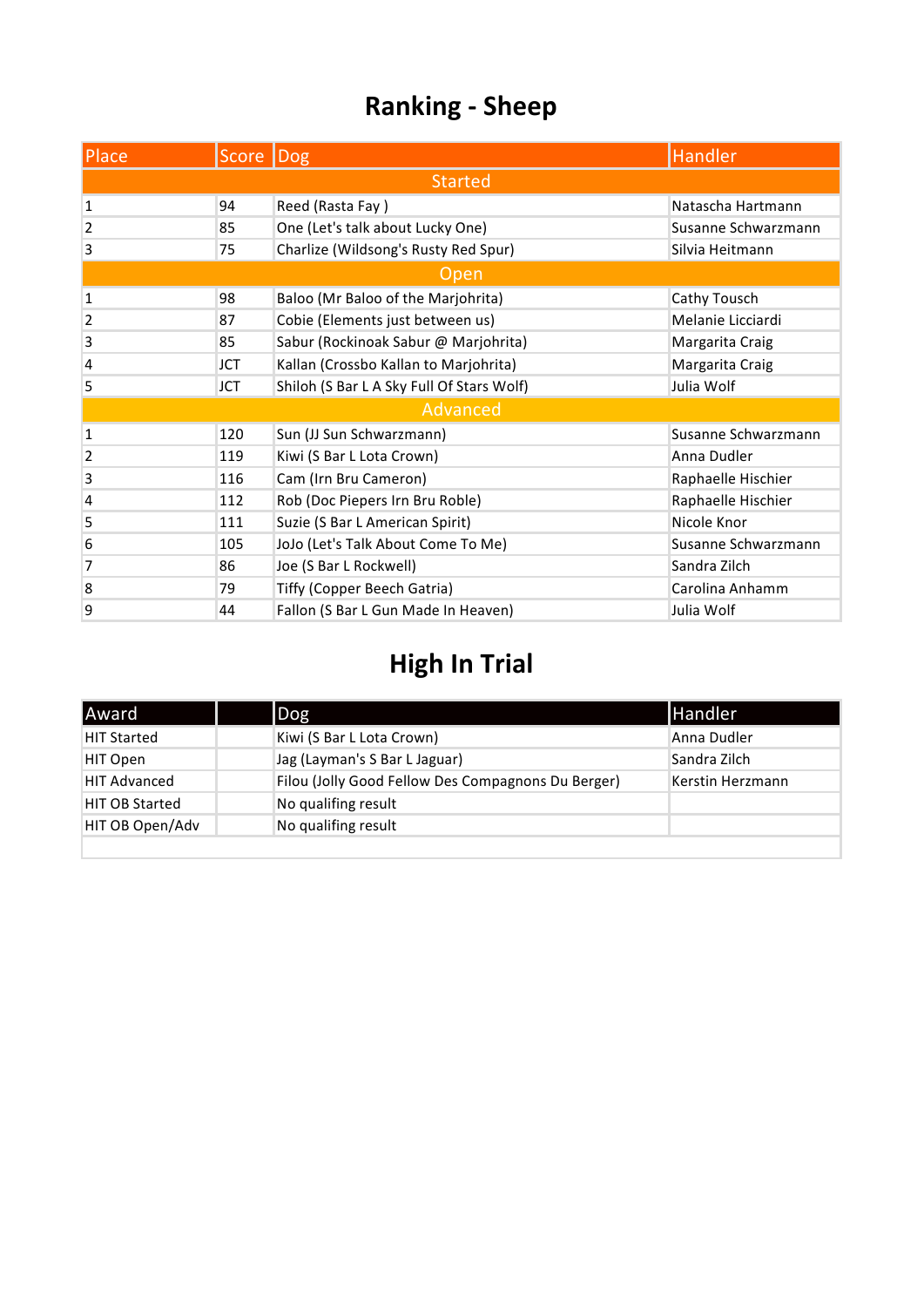| Place                   | Score          | $\overline{ $ Dog                                  | <b>Handler</b>      |  |  |  |
|-------------------------|----------------|----------------------------------------------------|---------------------|--|--|--|
|                         | <b>Started</b> |                                                    |                     |  |  |  |
| 1                       | 95             | Reed (Rasta Fay)                                   | Natascha Hartmann   |  |  |  |
| $\overline{2}$          | 92             | Kiwi (S Bar L Lota Crown)                          | Anna Dudler         |  |  |  |
| 3                       | 91             | Romy (S Bar L Moro)                                | Anna Dudler         |  |  |  |
| 4                       | 87             | Youno (Only Ewe N Me des Compagnons du Berger)     | Kerstin Herzmann    |  |  |  |
| 5                       | 80             | Sabur (Rockinoak Sabur @ Marjohrita)               | Margarita Craig     |  |  |  |
| 6                       | 74             | One (Let's talk about Lucky One)                   | Susanne Schwarzmann |  |  |  |
|                         |                | Open                                               |                     |  |  |  |
| 1                       | 91             | Kallan (Crossbo Kallan to Marjohrita)              | Margarita Craig     |  |  |  |
| $\overline{\mathbf{c}}$ | 88             | Baloo (Mr Baloo of the Marjohrita)                 | Cathy Tousch        |  |  |  |
|                         |                | Advanced                                           |                     |  |  |  |
| 1                       | 115            | Filou (Jolly Good Fellow Des Compagnons Du Berger) | Kerstin Herzmann    |  |  |  |
| $\overline{2}$          | 109            | Suzie (S Bar L American Spirit)                    | Nicole Knor         |  |  |  |
| 3                       | 98             | Tiffy (Copper Beech Gatria)                        | Carolina Anhamm     |  |  |  |
| 4                       | 85             | Cam (Irn Bru Cameron)                              | Raphaelle Hischier  |  |  |  |

| Place          | Score          | $\lfloor$ Dog                           | Handler             |  |  |  |
|----------------|----------------|-----------------------------------------|---------------------|--|--|--|
|                | <b>Started</b> |                                         |                     |  |  |  |
| 1              | 85             | Reed (Rasta Fay)                        | Natascha Hartmann   |  |  |  |
| $\overline{2}$ | 85             | One (Let's talk about Lucky One)        | Susanne Schwarzmann |  |  |  |
| 3              | 72             | Charlize (Wildsong's Rusty Red Spur)    | Silvia Heitmann     |  |  |  |
| 4              | 20             | Key (Wildsongs Love The Key2Your Heart) | Silvia Heitmann     |  |  |  |
|                | Open           |                                         |                     |  |  |  |
| 1              | 93             | Kallan (Crossbo Kallan to Marjohrita)   | Margarita Craig     |  |  |  |
| $\overline{2}$ | 77             | Cobie (Elements just between us)        | Melanie Licciardi   |  |  |  |
| 3              | 71             | Sabur (Rockinoak Sabur @ Marjohrita)    | Margarita Craig     |  |  |  |
|                |                | Advanced                                |                     |  |  |  |
| 1              | 106            | Cam (Irn Bru Cameron)                   | Raphaelle Hischier  |  |  |  |
| $\overline{2}$ | 80             | Fallon (S Bar L Gun Made In Heaven)     | Julia Wolf          |  |  |  |
| 3              | 55             | Sun (JJ Sun Schwarzmann)                | Susanne Schwarzmann |  |  |  |
| 4              | 22             | Tiffy (Copper Beech Gatria)             | Carolina Anhamm     |  |  |  |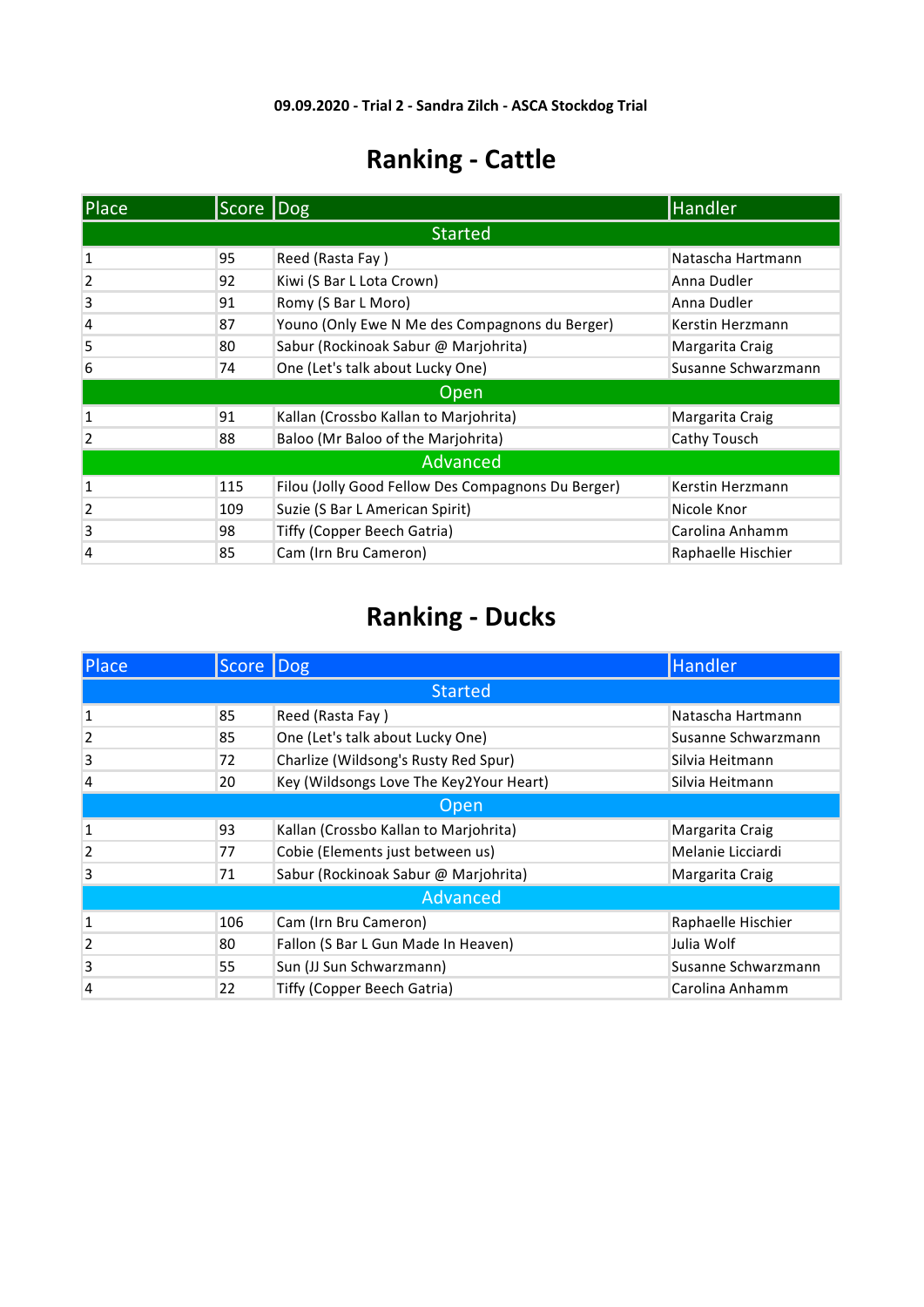| Place          | Score   Dog |                                           | <b>Handler</b>      |  |
|----------------|-------------|-------------------------------------------|---------------------|--|
|                |             | <b>Started</b>                            |                     |  |
| 1              | 96          | Reed (Rasta Fay)                          | Natascha Hartmann   |  |
| $\overline{2}$ | 87          | One (Let's talk about Lucky One)          | Susanne Schwarzmann |  |
| 3              | 82          | Charlize (Wildsong's Rusty Red Spur)      | Silvia Heitmann     |  |
| Open           |             |                                           |                     |  |
| 1              | 92          | Shiloh (S Bar L A Sky Full Of Stars Wolf) | Julia Wolf          |  |
| $\overline{2}$ | 83          | Cobie (Elements just between us)          | Melanie Licciardi   |  |
| 3              | 82          | Sabur (Rockinoak Sabur @ Marjohrita)      | Margarita Craig     |  |
|                |             | Advanced                                  |                     |  |
| 1              | 111         | Sun (JJ Sun Schwarzmann)                  | Susanne Schwarzmann |  |
| $\overline{2}$ | 111         | Cam (Irn Bru Cameron)                     | Raphaelle Hischier  |  |
| 3              | 106         | Suzie (S Bar L American Spirit)           | Nicole Knor         |  |
| 4              | 98          | <b>Tiffy (Copper Beech Gatria)</b>        | Carolina Anhamm     |  |
| 5              | 88          | Fallon (S Bar L Gun Made In Heaven)       | Julia Wolf          |  |

| Award                 | Dog                                                | <b>Handler</b>    |
|-----------------------|----------------------------------------------------|-------------------|
| <b>HIT Started</b>    | Reed (Rasta Fay)                                   | Natascha Hartmann |
| HIT Open              | Kallan (Crossbo Kallan to Marjohrita)              | Margarita Craig   |
| <b>HIT Advanced</b>   | Filou (Jolly Good Fellow Des Compagnons Du Berger) | Kerstin Herzmann  |
| <b>HIT OB Started</b> | No qualifing result                                |                   |
| HIT OB Open/Adv       | No qualifing result                                |                   |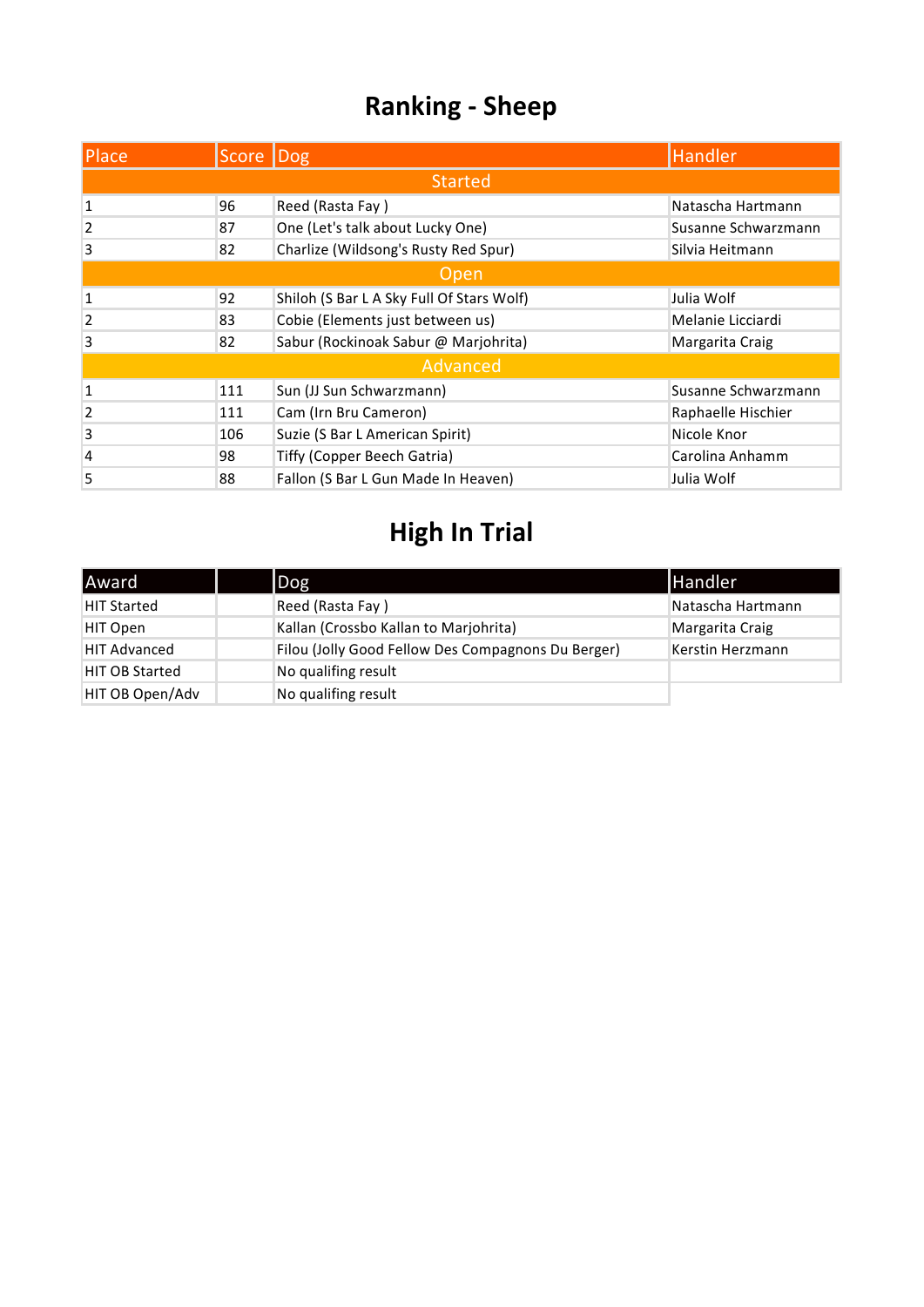| <b>Place</b>   | Score  Dog |                                       | <b>Handler</b>     |  |
|----------------|------------|---------------------------------------|--------------------|--|
|                |            | <b>Started</b>                        |                    |  |
| 1              | 86         | Sem (Doc Piepers Culebrera Gris)      | <b>Kay Pieper</b>  |  |
| $\overline{2}$ | 85.5       | Reed (Rasta Fay)                      | Natascha Hartmann  |  |
| Open           |            |                                       |                    |  |
| 1              | 106        | Romy (S Bar L Moro)                   | Anna Dudler        |  |
| $\overline{2}$ | 48         | Kallan (Crossbo Kallan to Marjohrita) | Margarita Craig    |  |
| 3              | 39         | Baloo (Mr Baloo of the Marjohrita)    | Cathy Tousch       |  |
|                |            | Advanced                              |                    |  |
| $\mathbf{1}$   | 114        | Cam (Irn Bru Cameron)                 | Raphaelle Hischier |  |
| $\overline{2}$ | 101.5      | Del (Doc Piepers Hija Del Cortador)   | Kay Pieper         |  |
| 3              | 97         | Suzie (S Bar L American Spirit)       | Nicole Knor        |  |
| $\overline{4}$ | 52         | Daisy (Moon Rise A Secret Pleasure)   | Silke Jüngling     |  |
| 5              | 26.75      | Tiffy (Copper Beech Gatria)           | Carolina Anhamm    |  |

| Place          | Score Dog  |                                           | Handler             |
|----------------|------------|-------------------------------------------|---------------------|
|                |            | <b>Started</b>                            |                     |
| $\mathbf{1}$   | 91         | Reed (Rasta Fay)                          | Natascha Hartmann   |
| $\overline{2}$ | 85         | One (Let's talk about Lucky One)          | Susanne Schwarzmann |
| 3              | 77         | Sem (Doc Piepers Culebrera Gris)          | Kay Pieper          |
|                |            | Open                                      |                     |
| 1              | 114        | Ty (Doc Piepers Halcon Atigrado)          | Kay Pieper          |
| $\overline{2}$ | 99         | Shiloh (S Bar L A Sky Full Of Stars Wolf) | Julia Wolf          |
| 3              | 99         | Kallan (Crossbo Kallan to Marjohrita)     | Margarita Craig     |
| 4              | 85         | Sabur (Rockinoak Sabur @ Marjohrita)      | Margarita Craig     |
| 5              | <b>JCT</b> | Smiley (Stockyard Leather Lasso)          | Jasmin Daniel       |
|                |            | Advanced                                  |                     |
| $\mathbf{1}$   | 112        | Sun (JJ Sun Schwarzmann)                  | Susanne Schwarzmann |
| $\overline{2}$ | 111        | Romy (S Bar L Moro)                       | Anna Dudler         |
| 3              | 107        | Cam (Irn Bru Cameron)                     | Raphaelle Hischier  |
| $\overline{4}$ | 107        | Suzie (S Bar L American Spirit)           | Nicole Knor         |
| 5              | 47.5       | Del (Doc Piepers Hija Del Cortador)       | Kay Pieper          |
| 6              | 29         | Tiffy (Copper Beech Gatria)               | Carolina Anhamm     |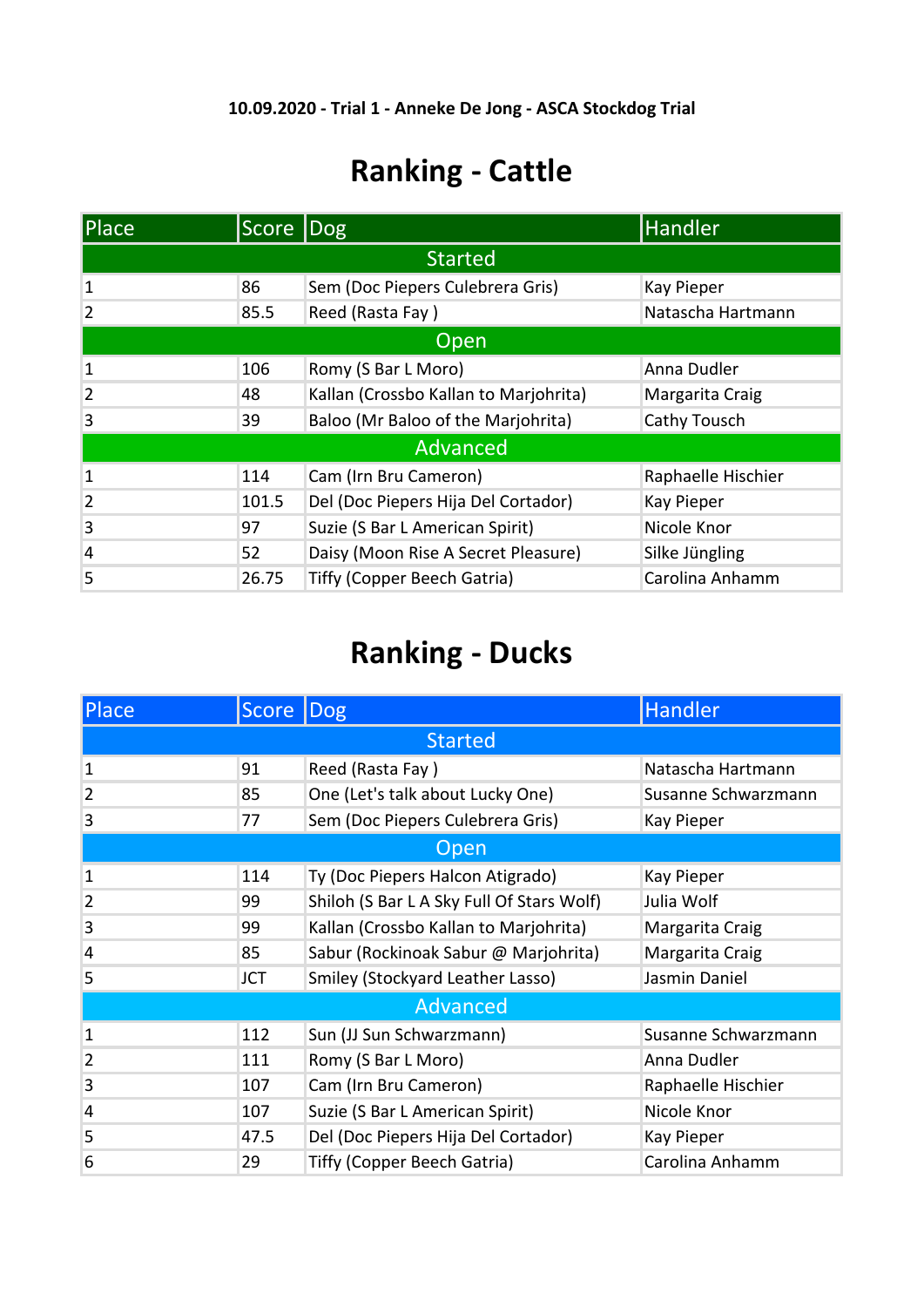| Place          | <b>Score</b>   | Dog                                       | Handler             |  |  |
|----------------|----------------|-------------------------------------------|---------------------|--|--|
|                | <b>Started</b> |                                           |                     |  |  |
| $\mathbf{1}$   | 90             | One (Let's talk about Lucky One)          | Susanne Schwarzmann |  |  |
| $\overline{2}$ | 85             | Sem (Doc Piepers Culebrera Gris)          | Kay Pieper          |  |  |
| 3              | 77             | Reed (Rasta Fay)                          | Natascha Hartmann   |  |  |
|                |                | <b>Open</b>                               |                     |  |  |
| $\mathbf{1}$   | 106            | Sabur (Rockinoak Sabur @ Marjohrita)      | Margarita Craig     |  |  |
| $\overline{2}$ | 100            | Shiloh (S Bar L A Sky Full Of Stars Wolf) | Julia Wolf          |  |  |
| 3              | 92             | Baloo (Mr Baloo of the Marjohrita)        | Cathy Tousch        |  |  |
| $\overline{4}$ | 80             | Cobie (Elements just between us)          | Melanie Licciardi   |  |  |
| 5              | 75             | Kallan (Crossbo Kallan to Marjohrita)     | Margarita Craig     |  |  |
| 6              | <b>JCT</b>     | Ty (Doc Piepers Halcon Atigrado)          | Kay Pieper          |  |  |
|                |                | <b>Advanced</b>                           |                     |  |  |
| $\mathbf{1}$   | 116            | Suzie (S Bar L American Spirit)           | Nicole Knor         |  |  |
| $\overline{2}$ | 112            | Cam (Irn Bru Cameron)                     | Raphaelle Hischier  |  |  |
| 3              | 112            | Sun (JJ Sun Schwarzmann)                  | Susanne Schwarzmann |  |  |
| 4              | 107            | Kiwi (S Bar L Lota Crown)                 | Anna Dudler         |  |  |
| 5              | 96             | Del (Doc Piepers Hija Del Cortador)       | Kay Pieper          |  |  |
| 6              | 94             | Rob (Doc Piepers Irn Bru Roble)           | Raphaelle Hischier  |  |  |
| 7              | 91             | Daisy (Moon Rise A Secret Pleasure)       | Silke Jüngling      |  |  |
| 8              | 87             | <b>Tiffy (Copper Beech Gatria)</b>        | Carolina Anhamm     |  |  |
| 9              | 59             | Inox (Let's Talk About I Am What I Am)    | Margarita Craig     |  |  |

| Award                 | $\log$                           | Handler           |
|-----------------------|----------------------------------|-------------------|
| <b>HIT Started</b>    | Reed (Rasta Fay)                 | Natascha Hartmann |
| HIT Open              | Ty (Doc Piepers Halcon Atigrado) | Kay Pieper        |
| <b>HIT Advanced</b>   | Suzie (S Bar L American Spirit)  | Nicole Knor       |
| <b>HIT OB Started</b> | No qualifing result              |                   |
| HIT OB Open/Adv       | No qualifing result              |                   |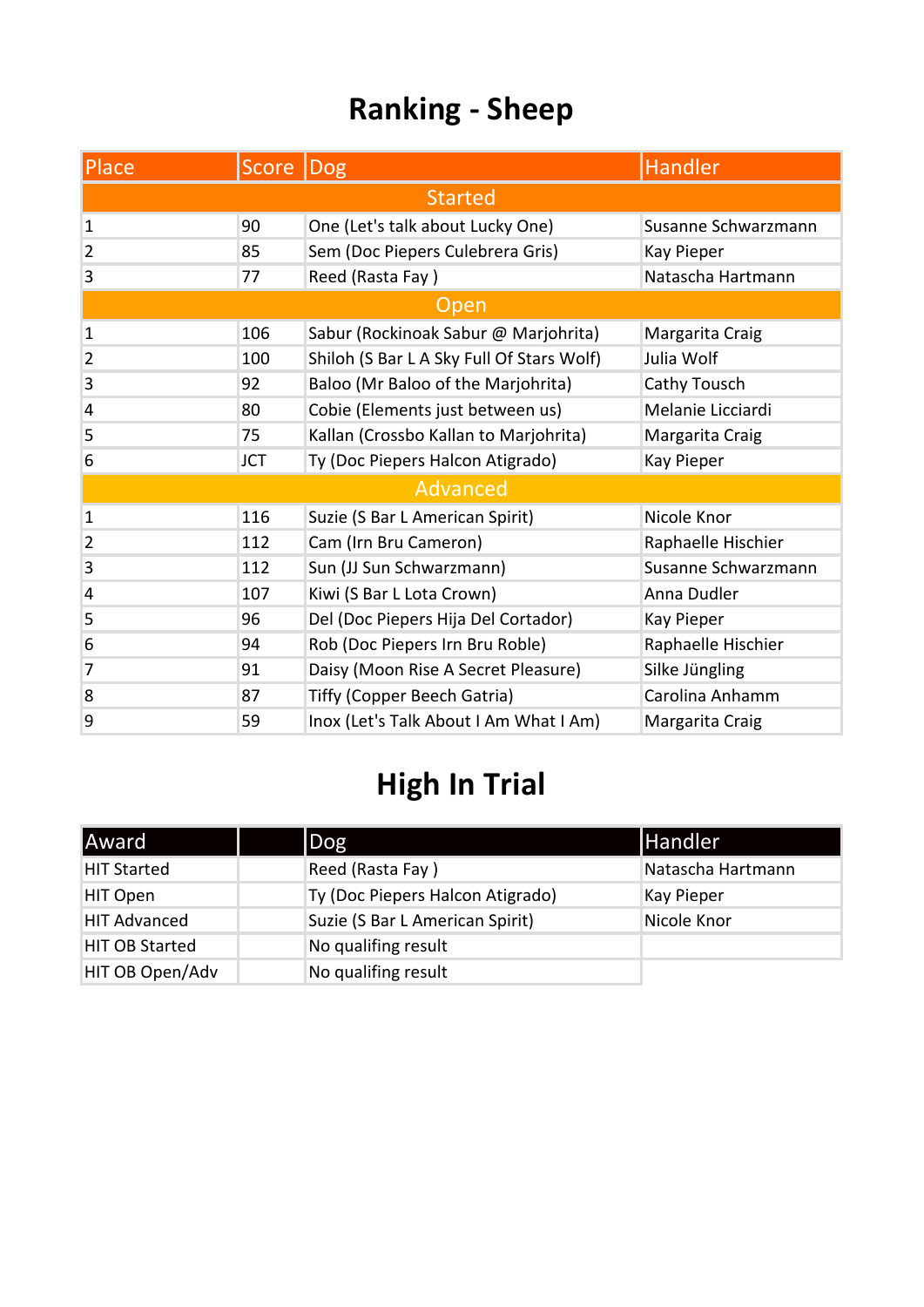| Place          | Score Dog |                                                    | Handler             |
|----------------|-----------|----------------------------------------------------|---------------------|
|                |           | <b>Started</b>                                     |                     |
| $\mathbf{1}$   | 81        | Reed (Rasta Fay)                                   | Natascha Hartmann   |
| 2              | 72        | One (Let's talk about Lucky One)                   | Susanne Schwarzmann |
| 3              | 63        | Sabur (Rockinoak Sabur @ Marjohrita)               | Margarita Craig     |
| 4              | 61        | Sem (Doc Piepers Culebrera Gris)                   | <b>Kay Pieper</b>   |
|                |           | Open                                               |                     |
| 1              | 96        | Ty (Doc Piepers Halcon Atigrado)                   | <b>Kay Pieper</b>   |
| $\overline{2}$ | 94        | Romy (S Bar L Moro)                                | Anna Dudler         |
|                |           | Advanced                                           |                     |
| 1              | 109       | Suzie (S Bar L American Spirit)                    | Nicole Knor         |
| 2              | 105       | Daisy (Moon Rise A Secret Pleasure)                | Silke Jüngling      |
| 3              | 48.5      | Filou (Jolly Good Fellow Des Compagnons Du Berger) | Kerstin Herzmann    |
| 4              | 17        | Inox (Let's Talk About I Am What I Am)             | Margarita Craig     |

| Place          | Score  Dog |                                           | <b>Handler</b>      |  |  |
|----------------|------------|-------------------------------------------|---------------------|--|--|
|                |            | <b>Started</b>                            |                     |  |  |
| $\mathbf{1}$   | 81         | One (Let's talk about Lucky One)          | Susanne Schwarzmann |  |  |
| $\overline{2}$ | 77         | Sem (Doc Piepers Culebrera Gris)          | <b>Kay Pieper</b>   |  |  |
| 3              | 70         | Reed (Rasta Fay)                          | Natascha Hartmann   |  |  |
|                | Open       |                                           |                     |  |  |
| $\mathbf{1}$   | 109        | Shiloh (S Bar L A Sky Full Of Stars Wolf) | Julia Wolf          |  |  |
| $\overline{2}$ | 104        | Sabur (Rockinoak Sabur @ Marjohrita)      | Margarita Craig     |  |  |
| 3              | 103        | Ty (Doc Piepers Halcon Atigrado)          | Kay Pieper          |  |  |
| 4              | 97         | Kallan (Crossbo Kallan to Marjohrita)     | Margarita Craig     |  |  |
| 5              | 94         | Smiley (Stockyard Leather Lasso)          | Jasmin Daniel       |  |  |
| Advanced       |            |                                           |                     |  |  |
| 1              | 111        | Cam (Irn Bru Cameron)                     | Raphaelle Hischier  |  |  |
| $\overline{2}$ | 101        | Sun (JJ Sun Schwarzmann)                  | Susanne Schwarzmann |  |  |
| 3              | 95         | Suzie (S Bar L American Spirit)           | Nicole Knor         |  |  |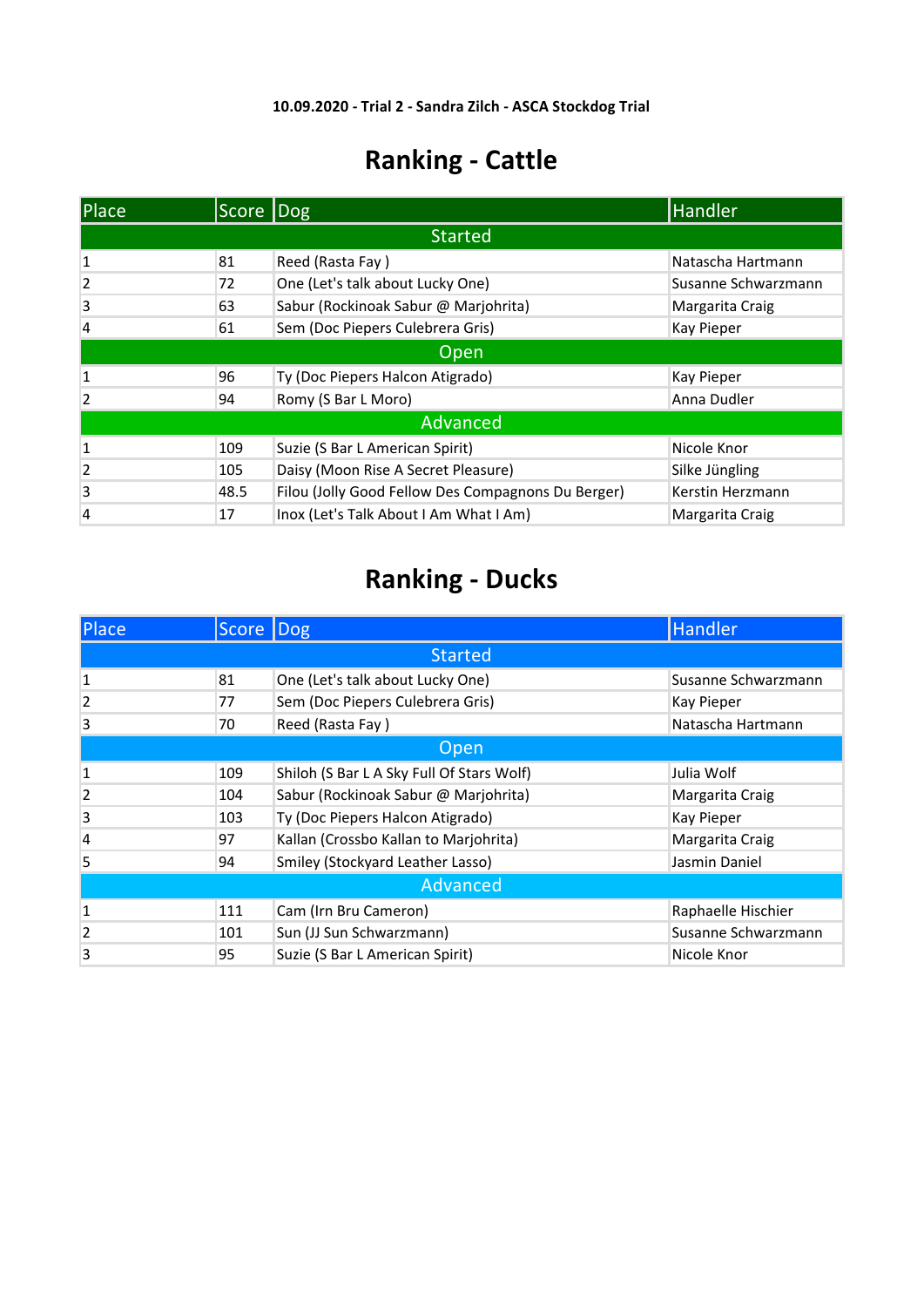| Place          | Score Dog |                                           | <b>Handler</b>      |
|----------------|-----------|-------------------------------------------|---------------------|
|                |           | <b>Started</b>                            |                     |
| $\mathbf{1}$   | 87        | Sem (Doc Piepers Culebrera Gris)          | Kay Pieper          |
| $\overline{2}$ | 84        | One (Let's talk about Lucky One)          | Susanne Schwarzmann |
| 3              | 79        | Reed (Rasta Fay)                          | Natascha Hartmann   |
|                |           | Open                                      |                     |
| $\mathbf 1$    | 91        | Kallan (Crossbo Kallan to Marjohrita)     | Margarita Craig     |
| $\overline{2}$ | 88        | Sabur (Rockinoak Sabur @ Marjohrita)      | Margarita Craig     |
| 3              | 80        | Mic (Daniels Just A Miracle)              | Jasmin Daniel       |
| 4              | 77        | Ty (Doc Piepers Halcon Atigrado)          | Kay Pieper          |
| 5              | 68        | Baloo (Mr Baloo of the Marjohrita)        | Cathy Tousch        |
| 6              | 47        | Shiloh (S Bar L A Sky Full Of Stars Wolf) | Julia Wolf          |
|                |           | Advanced                                  |                     |
| $\mathbf 1$    | 110       | JoJo (Let's Talk About Come To Me)        | Susanne Schwarzmann |
| 2              | 108       | Sun (JJ Sun Schwarzmann)                  | Susanne Schwarzmann |
| 3              | 104       | Suzie (S Bar L American Spirit)           | Nicole Knor         |
| 4              | 96        | Cam (Irn Bru Cameron)                     | Raphaelle Hischier  |
| 5              | 93        | Inox (Let's Talk About I Am What I Am)    | Margarita Craig     |
| 6              | 90        | Rob (Doc Piepers Irn Bru Roble)           | Raphaelle Hischier  |
| 7              | 65        | Daisy (Moon Rise A Secret Pleasure)       | Silke Jüngling      |

| <b>Award</b>          | $\log$                                    | <b>Handler</b>     |
|-----------------------|-------------------------------------------|--------------------|
| <b>HIT Started</b>    | Sem (Doc Piepers Culebrera Gris)          | Kay Pieper         |
| HIT Open              | Shiloh (S Bar L A Sky Full Of Stars Wolf) | Julia Wolf         |
| <b>HIT Advanced</b>   | Cam (Irn Bru Cameron)                     | Raphaelle Hischier |
| <b>HIT OB Started</b> | No qualifing result                       |                    |
| HIT OB Open/Adv       | No qualifing result                       |                    |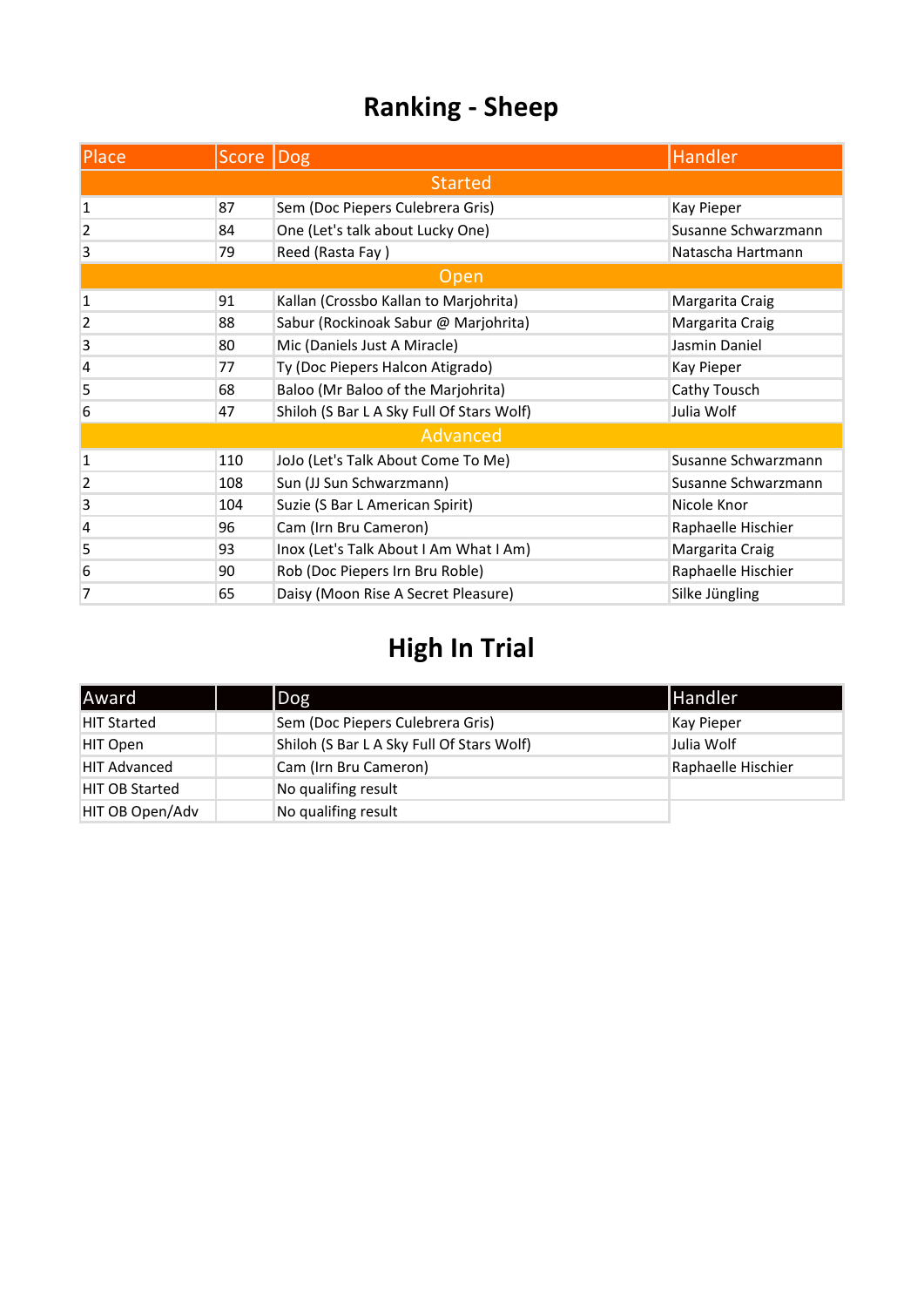| <b>Place</b>   | Score Dog |                                       | Handler             |
|----------------|-----------|---------------------------------------|---------------------|
|                |           | <b>Started</b>                        |                     |
| 1              | 85        | One (Let's talk about Lucky One)      | Susanne Schwarzmann |
| 2              | 79        | Sem (Doc Piepers Culebrera Gris)      | Kay Pieper          |
|                |           | Open                                  |                     |
| 1              | 102       | Ty (Doc Piepers Halcon Atigrado)      | Kay Pieper          |
| $\overline{2}$ | 88.5      | Baloo (Mr Baloo of the Marjohrita)    | Cathy Tousch        |
| 3              | 55.5      | Kallan (Crossbo Kallan to Marjohrita) | Margarita Craig     |
|                |           | Advanced                              |                     |
| $\mathbf{1}$   | 113       | Rob (Doc Piepers Irn Bru Roble)       | Raphaelle Hischier  |
| $\overline{2}$ | 110       | Suzie (S Bar L American Spirit)       | Nicole Knor         |
| 3              | 107       | Cam (Irn Bru Cameron)                 | Raphaelle Hischier  |
| 4              | 94.5      | Daisy (Moon Rise A Secret Pleasure)   | Silke Jüngling      |
| 5              | 93.5      | Del (Doc Piepers Hija Del Cortador)   | Kay Pieper          |
| 6              | 48        | Koda (S Bar L Kodiak)                 | Sandra Zilch        |
| 7              | 47        | Tiffy (Copper Beech Gatria)           | Carolina Anhamm     |
| 8              | 29        | JoJo (Let's Talk About Come To Me)    | Susanne Schwarzmann |

| Place          | Score Dog      |                                                  | Handler             |  |  |
|----------------|----------------|--------------------------------------------------|---------------------|--|--|
|                | <b>Started</b> |                                                  |                     |  |  |
| 1              | 81             | Geoff (Doc Piepers Gavilan Negro)                | Nicole Brinkmann    |  |  |
| $\overline{2}$ | <b>HCT</b>     | One (Let's talk about Lucky One)                 | Susanne Schwarzmann |  |  |
|                |                | Open                                             |                     |  |  |
| 1              | 102            | Sabur (Rockinoak Sabur @ Marjohrita)             | Margarita Craig     |  |  |
| $\overline{2}$ | 102            | Kallan (Crossbo Kallan to Marjohrita)            | Margarita Craig     |  |  |
| 3              | 97             | Josephine (Nikita des Cimes de Pyrene Josephine) | Fabienne Wauthier   |  |  |
| $\overline{4}$ | 95             | Sem (Doc Piepers Culebrera Gris)                 | Kay Pieper          |  |  |
| 5              | 90             | Ty (Doc Piepers Halcon Atigrado)                 | Kay Pieper          |  |  |
|                |                | Advanced                                         |                     |  |  |
| 1              | 115            | Cam (Irn Bru Cameron)                            | Raphaelle Hischier  |  |  |
| $\overline{2}$ | 112            | Sun (JJ Sun Schwarzmann)                         | Susanne Schwarzmann |  |  |
| 3              | 107            | Del (Doc Piepers Hija Del Cortador)              | Kay Pieper          |  |  |
| $\overline{4}$ | 100            | <b>Bow (Doc Piepers Avelano)</b>                 | Nicole Brinkmann    |  |  |
| 5              | 97             | Suzie (S Bar L American Spirit)                  | Nicole Knor         |  |  |
| 6              | 46.5           | Rob (Doc Piepers Irn Bru Roble)                  | Raphaelle Hischier  |  |  |
| 7              | 38             | Tiffy (Copper Beech Gatria)                      | Carolina Anhamm     |  |  |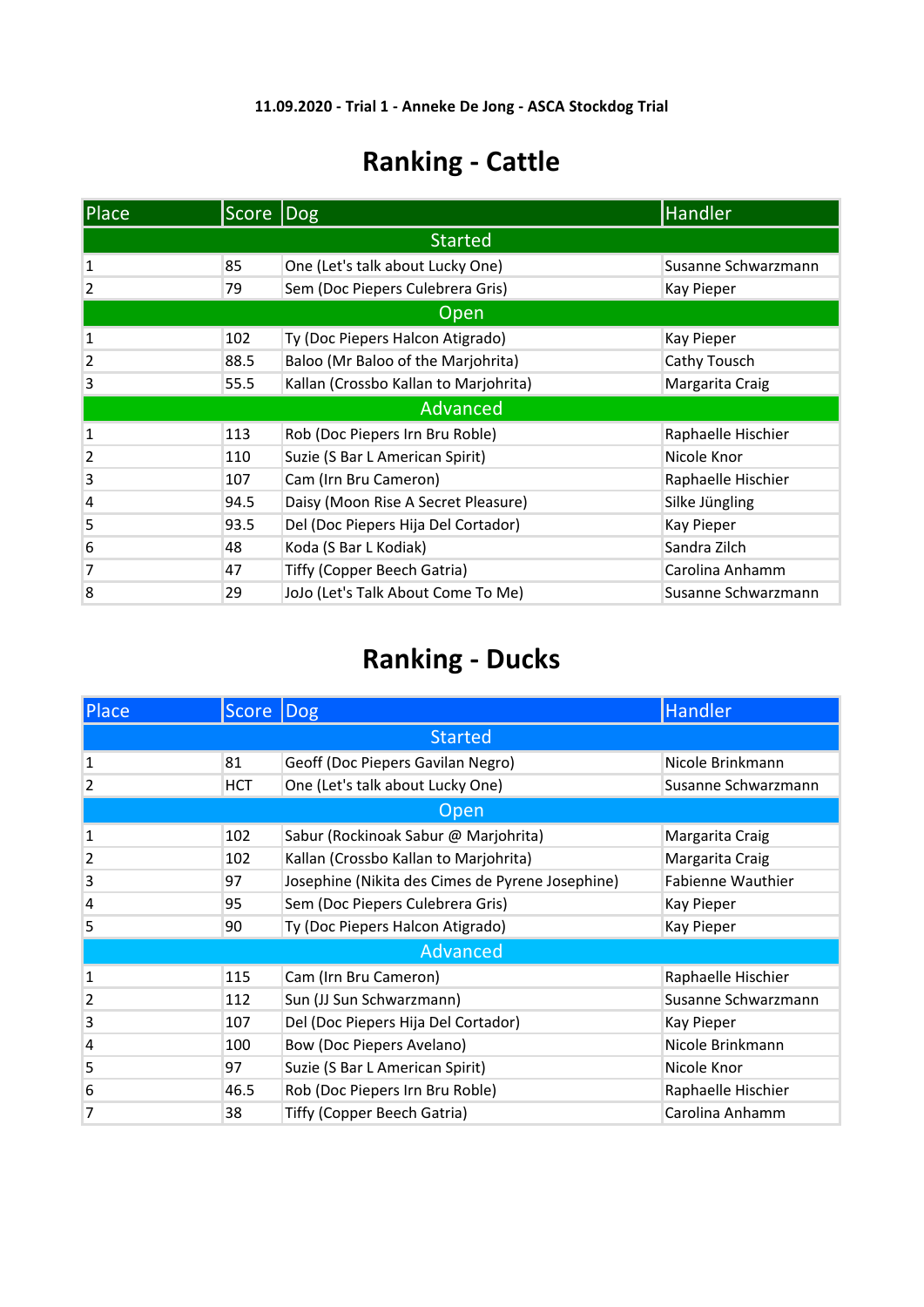| Place          | Score Dog      |                                                  | <b>Handler</b>           |  |  |
|----------------|----------------|--------------------------------------------------|--------------------------|--|--|
|                | <b>Started</b> |                                                  |                          |  |  |
| $\mathbf{1}$   | 71             | One (Let's talk about Lucky One)                 | Susanne Schwarzmann      |  |  |
| 2              | 68             | Geoff (Doc Piepers Gavilan Negro)                | Nicole Brinkmann         |  |  |
|                |                | <b>Open</b>                                      |                          |  |  |
| 1              | 115            | Ty (Doc Piepers Halcon Atigrado)                 | Kay Pieper               |  |  |
| 2              | 105            | Sem (Doc Piepers Culebrera Gris)                 | Kay Pieper               |  |  |
| 3              | 97             | Shiloh (S Bar L A Sky Full Of Stars Wolf)        | Julia Wolf               |  |  |
| $\overline{4}$ | 96             | Sabur (Rockinoak Sabur @ Marjohrita)             | Margarita Craig          |  |  |
| 5              | 91             | Josephine (Nikita des Cimes de Pyrene Josephine) | <b>Fabienne Wauthier</b> |  |  |
| 6              | 83             | Baloo (Mr Baloo of the Marjohrita)               | Cathy Tousch             |  |  |
| 7              | 62             | Kallan (Crossbo Kallan to Marjohrita)            | Margarita Craig          |  |  |
|                |                | Advanced                                         |                          |  |  |
| 1              | 113            | Cam (Irn Bru Cameron)                            | Raphaelle Hischier       |  |  |
| 2              | 104            | Rob (Doc Piepers Irn Bru Roble)                  | Raphaelle Hischier       |  |  |
| 3              | 103            | Del (Doc Piepers Hija Del Cortador)              | Kay Pieper               |  |  |
| 4              | 100            | Sun (JJ Sun Schwarzmann)                         | Susanne Schwarzmann      |  |  |
| 5              | 96             | Suzie (S Bar L American Spirit)                  | Nicole Knor              |  |  |
| 6              | 93             | JoJo (Let's Talk About Come To Me)               | Susanne Schwarzmann      |  |  |
| 7              | 88             | Tiffy (Copper Beech Gatria)                      | Carolina Anhamm          |  |  |
| 8              | 86             | Inox (Let's Talk About I Am What I Am)           | Margarita Craig          |  |  |
| 9              | 69             | Fallon (S Bar L Gun Made In Heaven)              | Julia Wolf               |  |  |
| 10             | 68             | Joe (S Bar L Rockwell)                           | Sandra Zilch             |  |  |
| 11             | 40.5           | <b>Bow (Doc Piepers Avelano)</b>                 | Nicole Brinkmann         |  |  |

| <b>Award</b>          | Dog                              | <b>Handler</b>      |
|-----------------------|----------------------------------|---------------------|
| <b>HIT Started</b>    | One (Let's talk about Lucky One) | Susanne Schwarzmann |
| HIT Open              | Ty (Doc Piepers Halcon Atigrado) | Kay Pieper          |
| <b>HIT Advanced</b>   | Cam (Irn Bru Cameron)            | Raphaelle Hischier  |
| <b>HIT OB Started</b> | No qualifing result              |                     |
| HIT OB Open/Adv       | No qualifing result              |                     |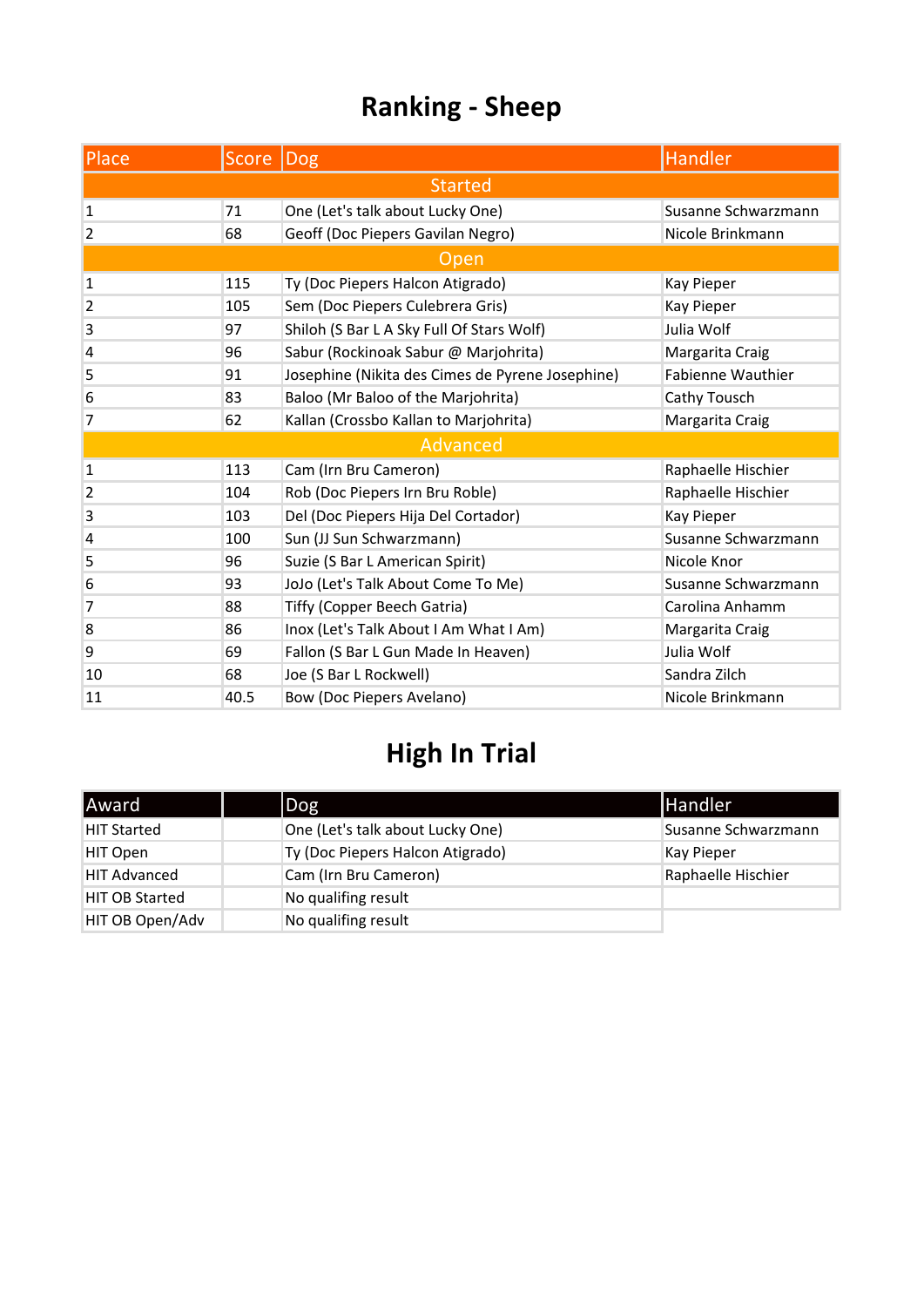| <b>Place</b>   | Score Dog |                                       | <b>Handler</b>      |
|----------------|-----------|---------------------------------------|---------------------|
|                |           | <b>Started</b>                        |                     |
| 1              | 92        | Sem (Doc Piepers Culebrera Gris)      | Kay Pieper          |
| $\overline{2}$ | 70        | One (Let's talk about Lucky One)      | Susanne Schwarzmann |
| Open           |           |                                       |                     |
| 1              | 114       | Ty (Doc Piepers Halcon Atigrado)      | Kay Pieper          |
| $\overline{2}$ | 12        | Kallan (Crossbo Kallan to Marjohrita) | Margarita Craig     |
|                |           | Advanced                              |                     |
| $\mathbf{1}$   | 108       | Suzie (S Bar L American Spirit)       | Nicole Knor         |
| $\overline{2}$ | 89        | Daisy (Moon Rise A Secret Pleasure)   | Silke Jüngling      |
| 3              | 37        | Tiffy (Copper Beech Gatria)           | Carolina Anhamm     |

| <b>Place</b>   | Score Dog |                                                  | Handler             |
|----------------|-----------|--------------------------------------------------|---------------------|
|                |           | <b>Started</b>                                   |                     |
| 1              | 82        | One (Let's talk about Lucky One)                 | Susanne Schwarzmann |
| $\overline{2}$ | 36        | Geoff (Doc Piepers Gavilan Negro)                | Nicole Brinkmann    |
|                |           | Open                                             |                     |
| 1              | 112       | Ty (Doc Piepers Halcon Atigrado)                 | Kay Pieper          |
| $\overline{2}$ | 112       | Kallan (Crossbo Kallan to Marjohrita)            | Margarita Craig     |
| 3              | 102       | Sabur (Rockinoak Sabur @ Marjohrita)             | Margarita Craig     |
| $\overline{4}$ | 99        | Sem (Doc Piepers Culebrera Gris)                 | Kay Pieper          |
| 5              | 91        | Shiloh (S Bar L A Sky Full Of Stars Wolf)        | Julia Wolf          |
| 6              | 69        | Josephine (Nikita des Cimes de Pyrene Josephine) | Fabienne Wauthier   |
|                |           | Advanced                                         |                     |
| 1              | 118       | Cam (Irn Bru Cameron)                            | Raphaelle Hischier  |
| $\overline{2}$ | 105       | Sun (JJ Sun Schwarzmann)                         | Susanne Schwarzmann |
| 3              | 93        | Suzie (S Bar L American Spirit)                  | Nicole Knor         |
| 4              | 91        | Del (Doc Piepers Hija Del Cortador)              | Kay Pieper          |
| 5              | 28.5      | Tiffy (Copper Beech Gatria)                      | Carolina Anhamm     |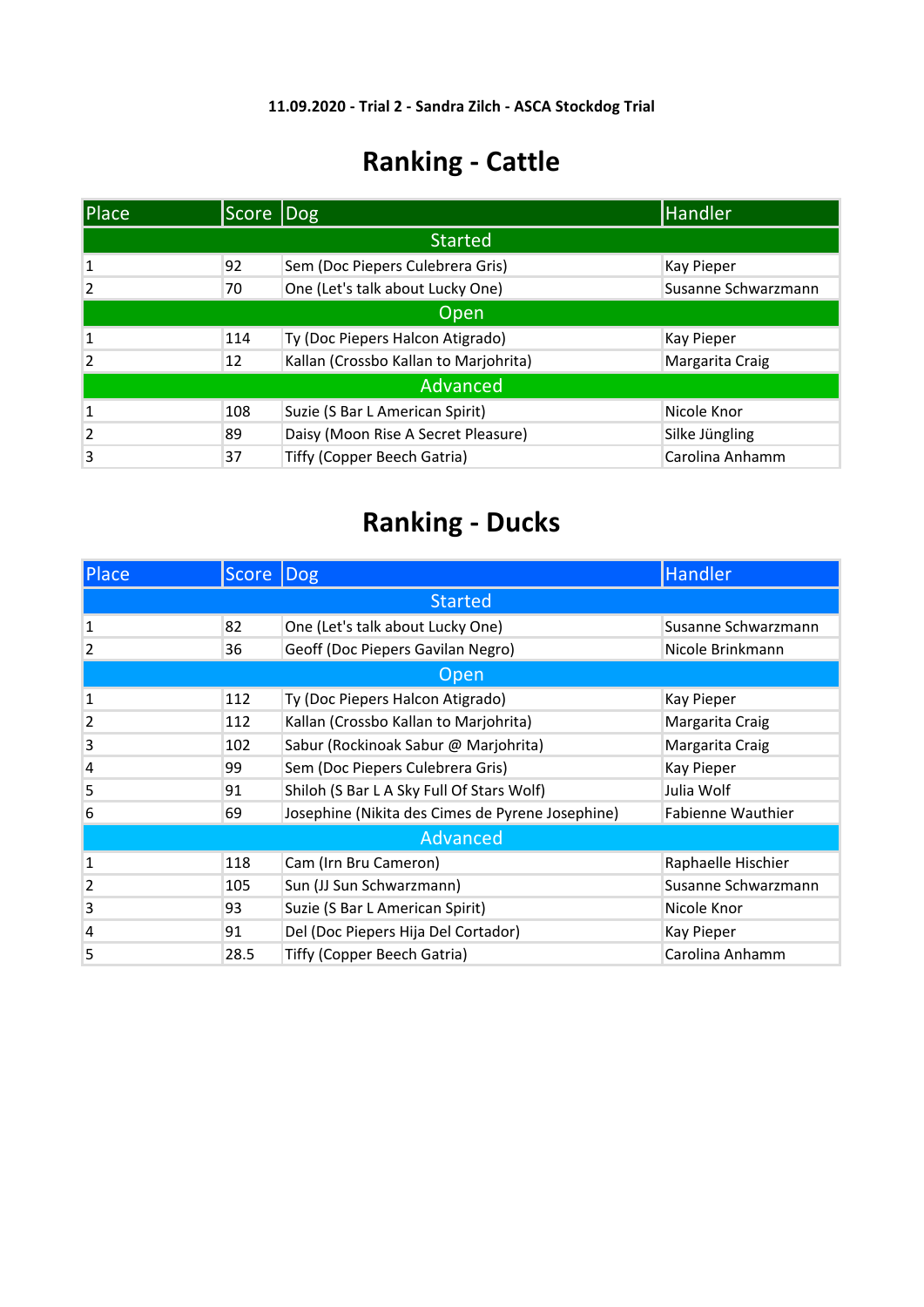| Place          | Score  Dog |                                                  | Handler                  |
|----------------|------------|--------------------------------------------------|--------------------------|
|                |            | <b>Started</b>                                   |                          |
| 1              | 70         | One (Let's talk about Lucky One)                 | Susanne Schwarzmann      |
| $\overline{2}$ | 23         | Geoff (Doc Piepers Gavilan Negro)                | Nicole Brinkmann         |
|                |            | Open                                             |                          |
| $\mathbf{1}$   | 109        | Sem (Doc Piepers Culebrera Gris)                 | Kay Pieper               |
| $\overline{2}$ | 98         | Ty (Doc Piepers Halcon Atigrado)                 | Kay Pieper               |
| 3              | 91         | Baloo (Mr Baloo of the Marjohrita)               | Cathy Tousch             |
| 4              | 90         | Kallan (Crossbo Kallan to Marjohrita)            | Margarita Craig          |
| 5              | 88         | Sabur (Rockinoak Sabur @ Marjohrita)             | Margarita Craig          |
| 6              | 64         | Josephine (Nikita des Cimes de Pyrene Josephine) | <b>Fabienne Wauthier</b> |
|                |            | Advanced                                         |                          |
| 1              | 115        | Sun (JJ Sun Schwarzmann)                         | Susanne Schwarzmann      |
| $\overline{2}$ | 115        | Cam (Irn Bru Cameron)                            | Raphaelle Hischier       |
| 3              | 107        | Del (Doc Piepers Hija Del Cortador)              | Kay Pieper               |
| 4              | 90         | Suzie (S Bar L American Spirit)                  | Nicole Knor              |
| 5              | 82         | Inox (Let's Talk About I Am What I Am)           | Margarita Craig          |
| 6              | 64         | Tiffy (Copper Beech Gatria)                      | Carolina Anhamm          |

| <b>Award</b>          | $\log$                           | <b>Handler</b>     |
|-----------------------|----------------------------------|--------------------|
| <b>HIT Started</b>    | Sem (Doc Piepers Culebrera Gris) | Kay Pieper         |
| HIT Open              | Ty (Doc Piepers Halcon Atigrado) | <b>Kay Pieper</b>  |
| <b>HIT Advanced</b>   | Cam (Irn Bru Cameron)            | Raphaelle Hischier |
| <b>HIT OB Started</b> | No qualifing result              |                    |
| HIT OB Open/Adv       | No qualifing result              |                    |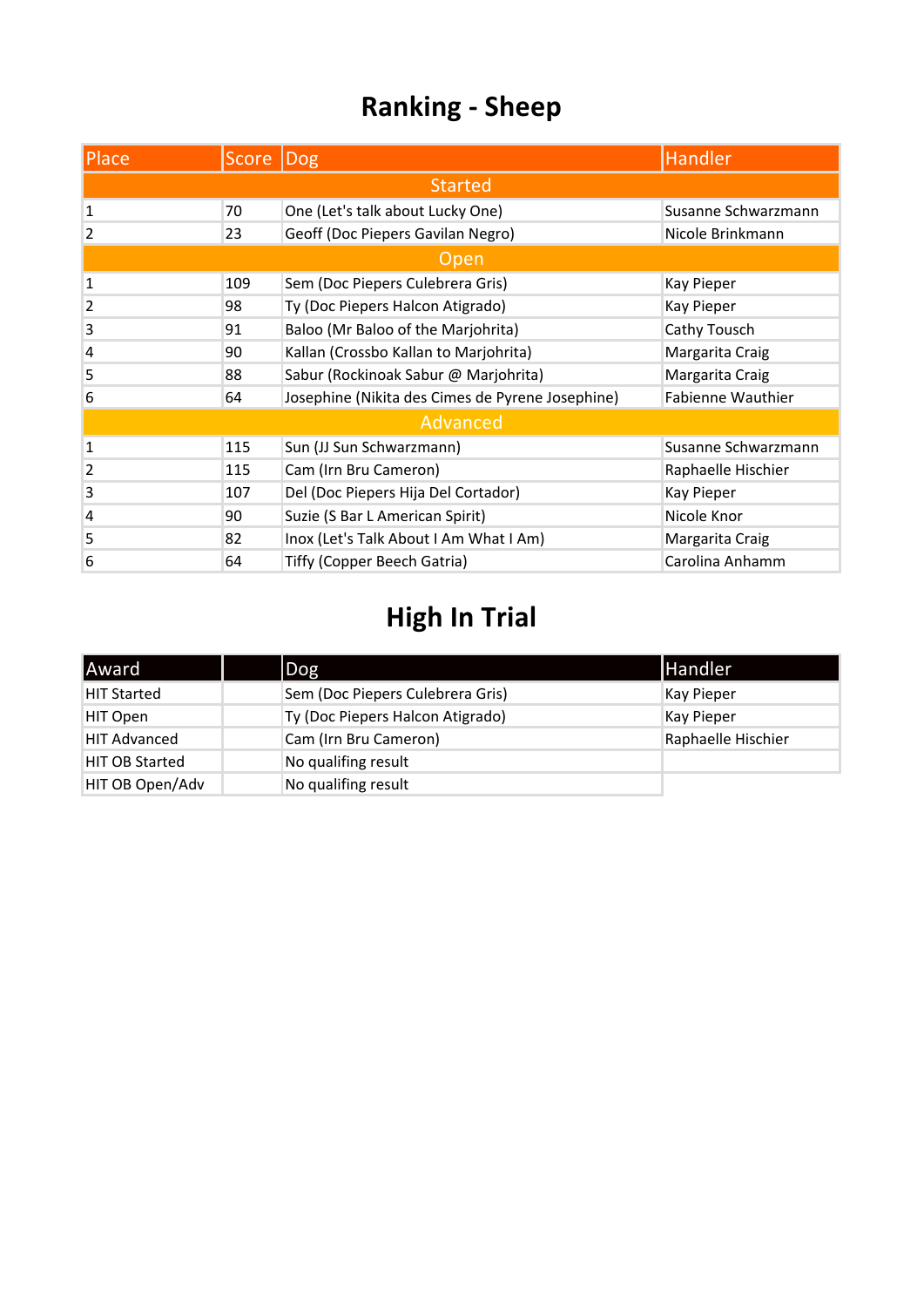| Place          | Score Dog      |                                                    | Handler             |
|----------------|----------------|----------------------------------------------------|---------------------|
|                | <b>Started</b> |                                                    |                     |
| 1              | 86             | One (Let's talk about Lucky One)                   | Susanne Schwarzmann |
|                |                | Open                                               |                     |
| 1              | 114            | Ty (Doc Piepers Halcon Atigrado)                   | <b>Kay Pieper</b>   |
| $\overline{2}$ | 45.5           | Sem (Doc Piepers Culebrera Gris)                   | Kay Pieper          |
|                | Advanced       |                                                    |                     |
| $\mathbf{1}$   | 115            | Suzie (S Bar L American Spirit)                    | Nicole Knor         |
| $\overline{2}$ | 114            | Filou (Jolly Good Fellow Des Compagnons Du Berger) | Kerstin Herzmann    |
| 3              | 114            | Cam (Irn Bru Cameron)                              | Raphaelle Hischier  |
| $\overline{4}$ | 111            | JoJo (Let's Talk About Come To Me)                 | Susanne Schwarzmann |
| 5              | 107            | Del (Doc Piepers Hija Del Cortador)                | <b>Kay Pieper</b>   |
| 6              | 107            | Koda (S Bar L Kodiak)                              | Sandra Zilch        |
| 7              | 54             | Rob (Doc Piepers Irn Bru Roble)                    | Raphaelle Hischier  |

| Place          | Score Dog  |                                                  | Handler <sup>'</sup>     |
|----------------|------------|--------------------------------------------------|--------------------------|
| <b>Started</b> |            |                                                  |                          |
| 1              | 64         | Geoff (Doc Piepers Gavilan Negro)                | Nicole Brinkmann         |
| $\overline{2}$ | <b>HCT</b> | One (Let's talk about Lucky One)                 | Susanne Schwarzmann      |
| 3              | <b>DNS</b> | Rose (S Bar L Ribana)                            | Andrea Pischel           |
| Open           |            |                                                  |                          |
| $\mathbf{1}$   | 113        | Sem (Doc Piepers Culebrera Gris)                 | Kay Pieper               |
| $\overline{2}$ | 105        | Ty (Doc Piepers Halcon Atigrado)                 | Kay Pieper               |
| 3              | 103        | Aroona (Twin Falls Creek Aroona)                 | Sabine Prehl             |
| 4              | 86         | Josephine (Nikita des Cimes de Pyrene Josephine) | <b>Fabienne Wauthier</b> |
|                |            | Advanced                                         |                          |
| $\mathbf{1}$   | 110        | Cam (Irn Bru Cameron)                            | Raphaelle Hischier       |
| $\overline{2}$ | 105        | Sun (JJ Sun Schwarzmann)                         | Susanne Schwarzmann      |
| 3              | 101        | Del (Doc Piepers Hija Del Cortador)              | Kay Pieper               |
| 4              | 97         | Bow (Doc Piepers Avelano)                        | Nicole Brinkmann         |
| 5              | 52.5       | Rob (Doc Piepers Irn Bru Roble)                  | Raphaelle Hischier       |
| 6              | 28         | Shiloh (S Bar L A Sky Full Of Stars Wolf)        | Julia Wolf               |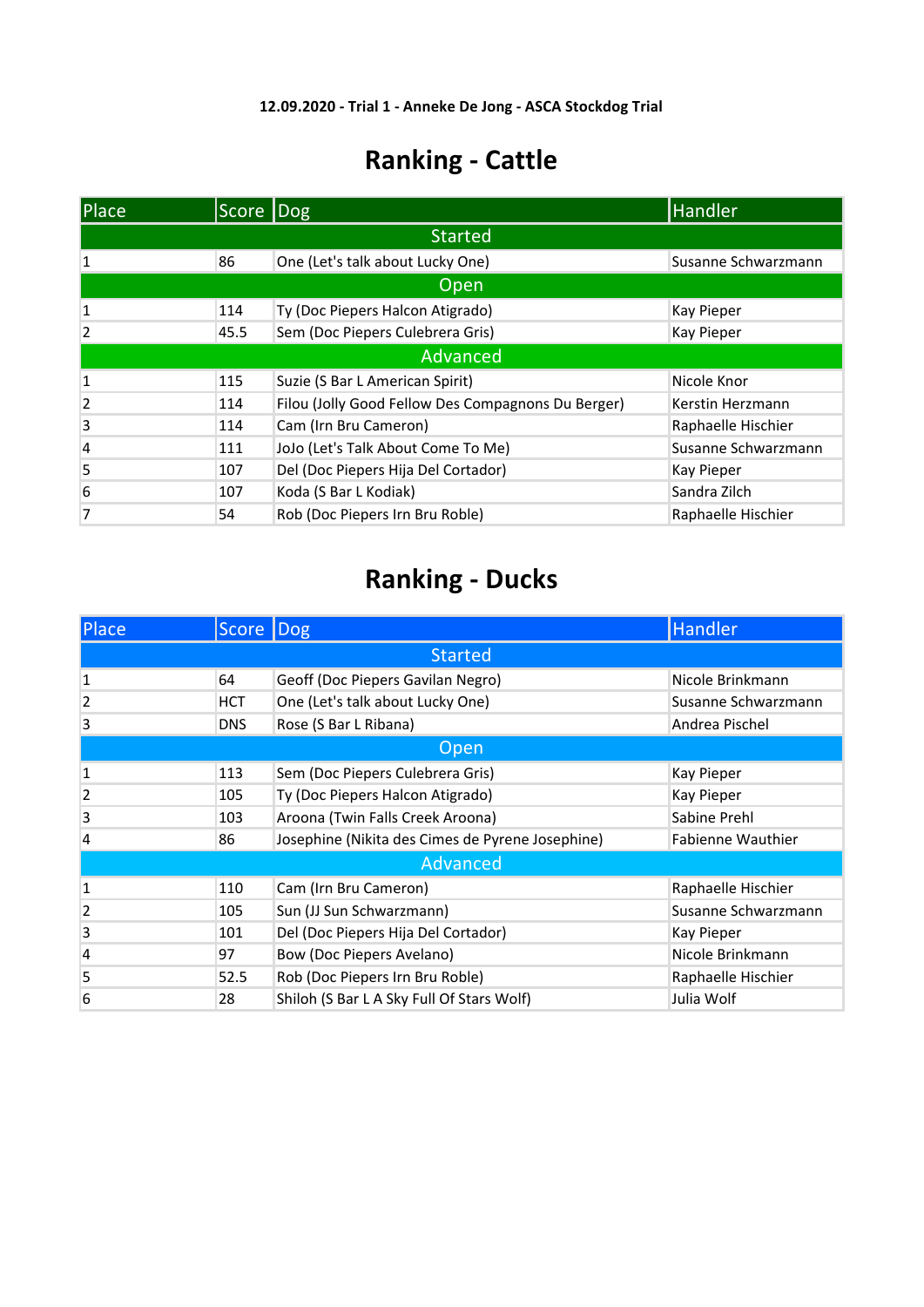| Place          | Score  Dog     |                                                  | <b>Handler</b>           |
|----------------|----------------|--------------------------------------------------|--------------------------|
|                | <b>Started</b> |                                                  |                          |
| 1              | 87             | Geoff (Doc Piepers Gavilan Negro)                | Kay Pieper               |
| $\overline{2}$ | 80             | One (Let's talk about Lucky One)                 | Susanne Schwarzmann      |
| 3              | <b>DNS</b>     | Rose (S Bar L Ribana)                            | Andrea Pischel           |
| Open           |                |                                                  |                          |
| 1              | 111            | Ty (Doc Piepers Halcon Atigrado)                 | Kay Pieper               |
| $\overline{2}$ | 104            | Sem (Doc Piepers Culebrera Gris)                 | Kay Pieper               |
| 3              | 85             | Josephine (Nikita des Cimes de Pyrene Josephine) | <b>Fabienne Wauthier</b> |
|                |                | Advanced                                         |                          |
| 1              | 116            | Suzie (S Bar L American Spirit)                  | Nicole Knor              |
| 2              | 113            | Del (Doc Piepers Hija Del Cortador)              | Kay Pieper               |
| 3              | 103            | Rob (Doc Piepers Irn Bru Roble)                  | Raphaelle Hischier       |
| $\overline{4}$ | 101            | Sun (JJ Sun Schwarzmann)                         | Susanne Schwarzmann      |
| 5              | 100            | Cam (Irn Bru Cameron)                            | Raphaelle Hischier       |
| 6              | 45.5           | Bow (Doc Piepers Avelano)                        | Nicole Brinkmann         |
| 7              | <b>DNS</b>     | Laska (Laska Vom Klostertal)                     | Andrea Pischel           |

| Award                 | $\log$                            | <b>Handler</b> |
|-----------------------|-----------------------------------|----------------|
| <b>HIT Started</b>    | Geoff (Doc Piepers Gavilan Negro) | Kay Pieper*    |
| HIT Open              | Ty (Doc Piepers Halcon Atigrado)  | Kay Pieper     |
| <b>HIT Advanced</b>   | Suzie (S Bar L American Spirit)   | Nicole Knor    |
| <b>HIT OB Started</b> | No qualifing result               |                |
| HIT OB Open/Adv       | No qualifing result               |                |
|                       |                                   |                |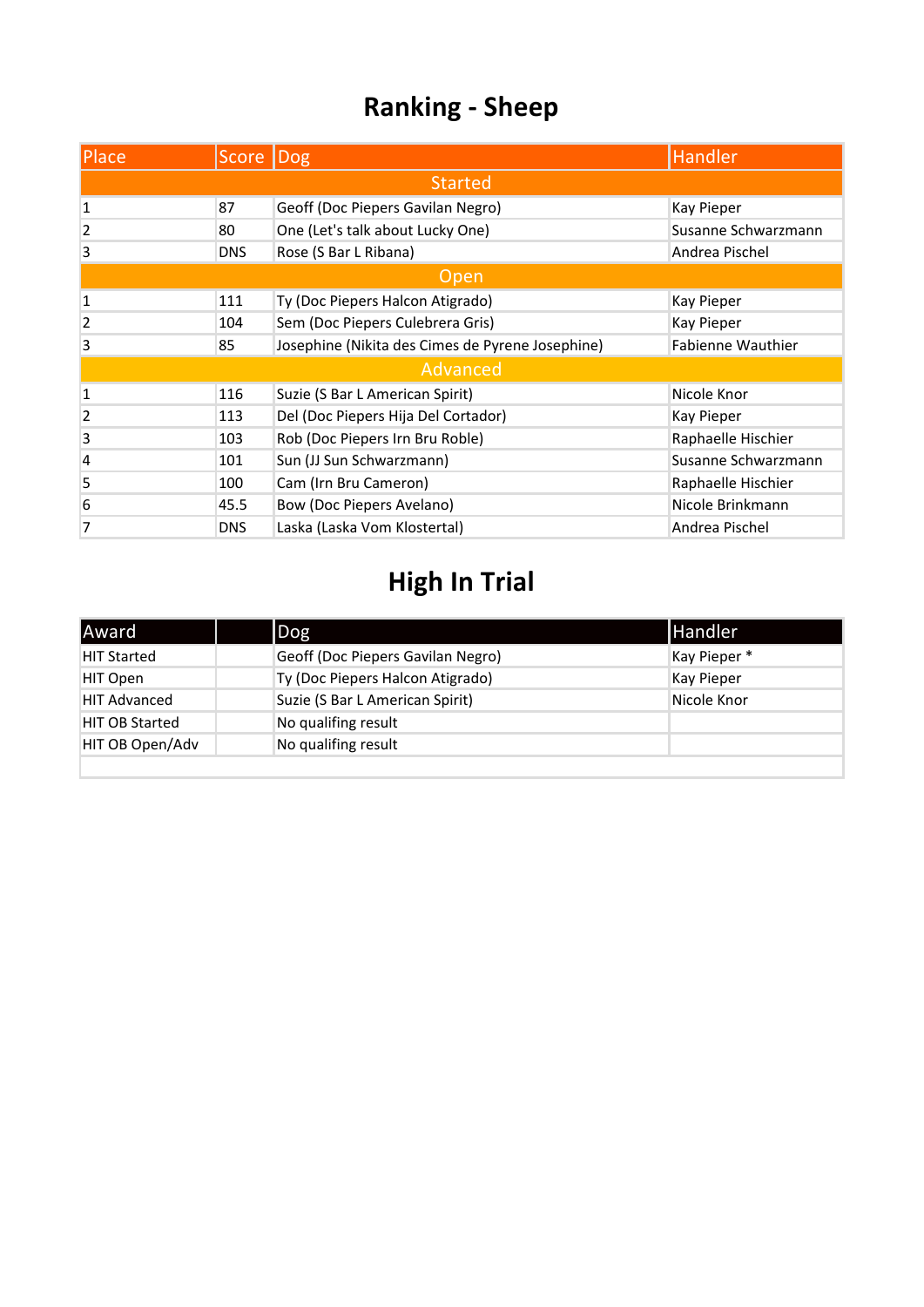| Place           | Score Dog      |                                                    | Handler             |
|-----------------|----------------|----------------------------------------------------|---------------------|
|                 | <b>Started</b> |                                                    |                     |
| 1               | 91             | One (Let's talk about Lucky One)                   | Susanne Schwarzmann |
| Open            |                |                                                    |                     |
| 1               | 109            | Ty (Doc Piepers Halcon Atigrado)                   | <b>Kay Pieper</b>   |
| $\overline{2}$  | 68             | Sem (Doc Piepers Culebrera Gris)                   | <b>Kay Pieper</b>   |
| <b>Advanced</b> |                |                                                    |                     |
| $\mathbf{1}$    | 108            | Filou (Jolly Good Fellow Des Compagnons Du Berger) | Kerstin Herzmann    |
| $\overline{2}$  | 107            | Suzie (S Bar L American Spirit)                    | Nicole Knor         |
| 3               | 103            | Cam (Irn Bru Cameron)                              | Raphaelle Hischier  |
| 4               | 99             | JoJo (Let's Talk About Come To Me)                 | Susanne Schwarzmann |
| 5               | 75             | Del (Doc Piepers Hija Del Cortador)                | <b>Kay Pieper</b>   |

| Place          | Score Dog      |                                                  | Handler                  |
|----------------|----------------|--------------------------------------------------|--------------------------|
|                | <b>Started</b> |                                                  |                          |
| 1              | 83             | One (Let's talk about Lucky One)                 | Susanne Schwarzmann      |
| $\overline{2}$ | 53             | Geoff (Doc Piepers Gavilan Negro)                | Kay Pieper               |
| 3              | <b>DNS</b>     | Rose (S Bar L Ribana)                            | Andrea Pischel           |
| <b>Open</b>    |                |                                                  |                          |
| 1              | 92             | Sem (Doc Piepers Culebrera Gris)                 | Kay Pieper               |
| $\overline{2}$ | 88             | Josephine (Nikita des Cimes de Pyrene Josephine) | <b>Fabienne Wauthier</b> |
| 3              | 85             | Ty (Doc Piepers Halcon Atigrado)                 | Kay Pieper               |
| 4              | 38             | Aroona (Twin Falls Creek Aroona)                 | Sabine Prehl             |
| Advanced       |                |                                                  |                          |
| 1              | 107            | Cam (Irn Bru Cameron)                            | Raphaelle Hischier       |
| $\overline{2}$ | 99             | Del (Doc Piepers Hija Del Cortador)              | Kay Pieper               |
| 3              | 92             | Sun (JJ Sun Schwarzmann)                         | Susanne Schwarzmann      |
| $\overline{4}$ | 50.5           | Shiloh (S Bar L A Sky Full Of Stars Wolf)        | Julia Wolf               |
| 5              | <b>DNS</b>     | Laska (Laska Vom Klostertal)                     | Andrea Pischel           |